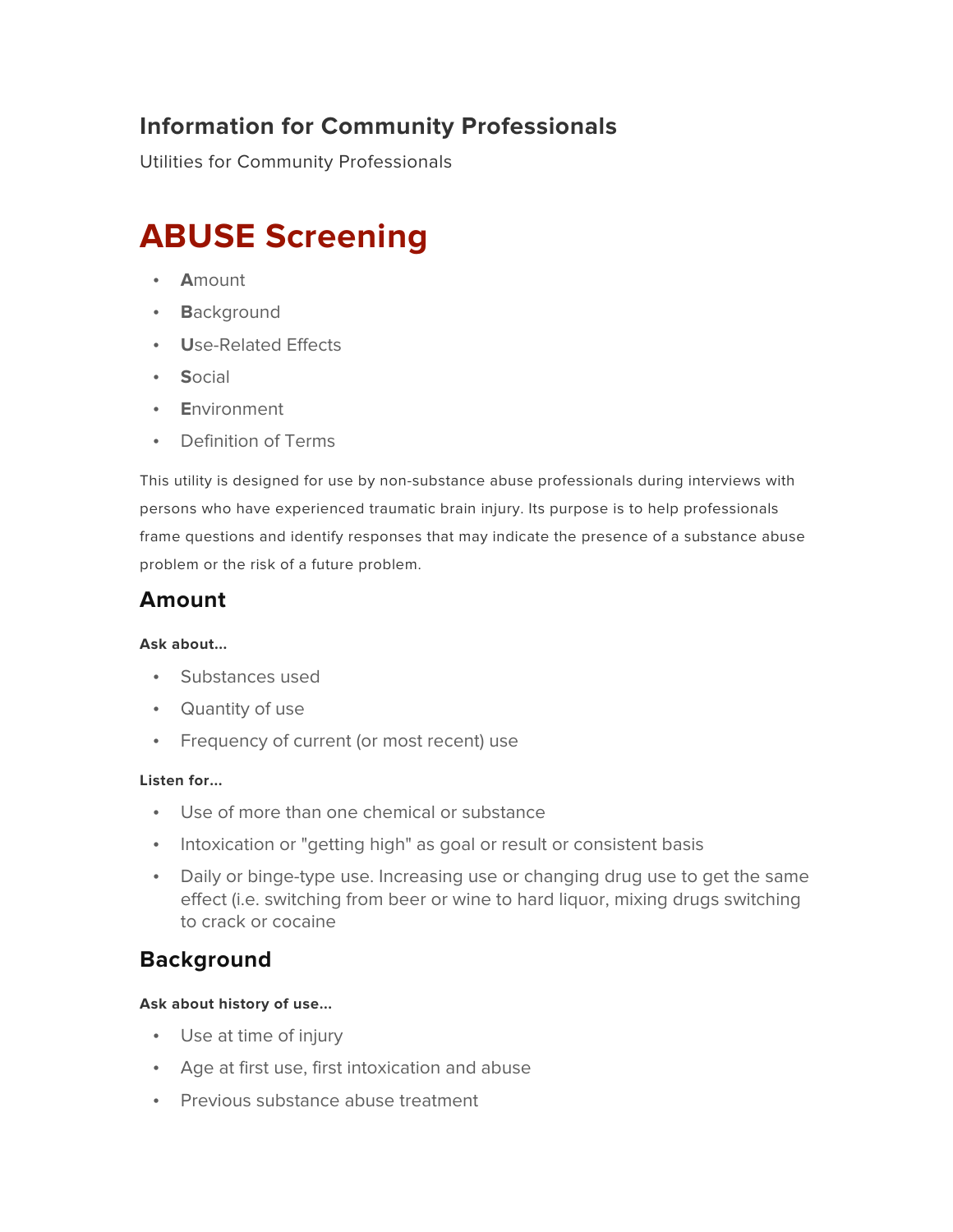### **Listen for...**

- Under the influence at the time of injury
- First use or intoxication prior to the age of 15
- Reports of prior treatments for alcohol or other drug-related problems

### **Use Related Effects**

### **Ask...**

Since you were injured, have you had:

- 1. Legal consequences
- 2. Family/Social consequences
- 3. Job/School consequences
- 4. Financial consequences
- 5. Medical consequences
- 6. Emotional consequences
- 7. Spiritual consequences

#### **Listen for...**

- 1. Arrests for DUI or OMVI, public intoxication, open container, disorderly conduct, possession/distribution of illegal substances, or other use-related arrests
- 2. Giving up social activities, avoiding family gatherings, repeated arguments, fights, separation, divorce, and relationship problems as a result of use
- 3. Poor job or school performance, reprimands, attendance problems, terminations, demotions, suspension, or quitting/dropping out as a result of use
- 4. Financial problems due to poor decisions, gambling, fines, jail time, lost jobs, or poor credit as a result of use
- 5. Blackouts, withdrawal symptoms (sweats, nausea, shakes and cravings), ulcers, high blood pressure, strokes injuries, certain cancers, or cirrhosis as a result of use
- 6. Depression, paranoia, aggression, crying or angry outbursts when using
- 7. Sense of hopelessness or worthlessness. Reducing usual spiritual practices. Attacking religious practices of others when using

### **Social**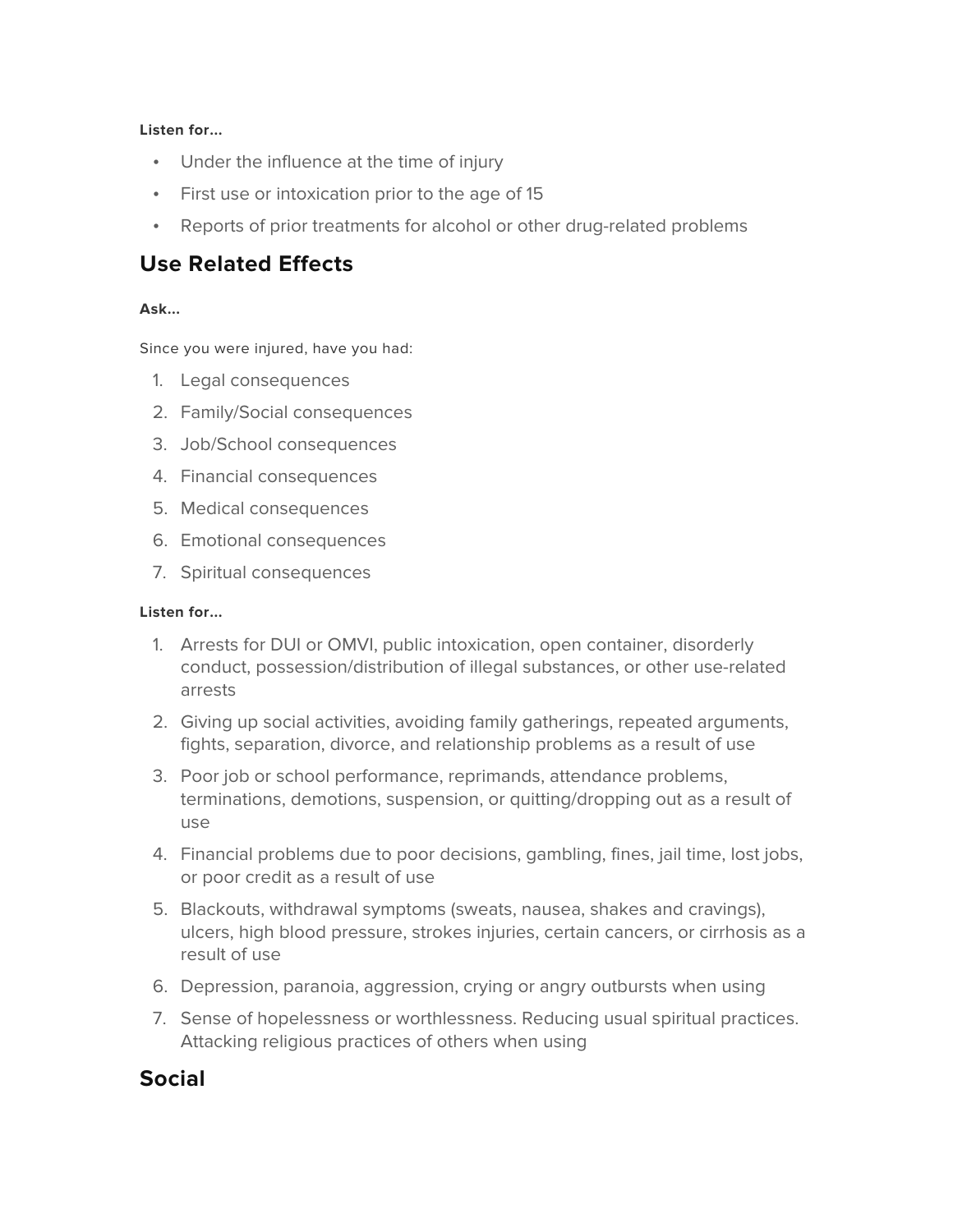#### **Ask about...**

- Social engagement involving alcohol/other drugs
- Friends' type, quantity and frequency of use
- Recreational activities have alcohol/other drugs present
- Alcohol/other drugs are used to relax, unwind, or feel comfortable with others

#### **Listen for...**

- Preference for or attendance at any social activities in which alcohol and/or other drugs are present
- Most friends are reported to use frequently or heavily
- Recreational activities are planned around use
- Reports of feeling unable to relax, unwind, or be with others without using

### **Environment**

#### **Ask about...**

- Family history of substance abuse/dependence
- Use is a regular part of family activities or get-togethers
- Use is a regular part of job or job-related activities either during or after work

#### **Listen for...**

- One or more substance-dependent family members in the current generation or two preceding generations
- Identification of using being a regular part of family get-togethers and activities
- Job-related using, such as after-work get-together, lunches, meetings, or customer relations

### **Definition of Terms**

### **Substance Use:**

Substance use includes the consumption of alcohol, other non-prescribed drugs, or the misuse of prescribed medications. Due to the effects on the brain, any substance use following brain injury should be avoided, even if it does not lead to intoxication.

### **Substance Abuse:**

Any of the following consequences recurring within the last few months: